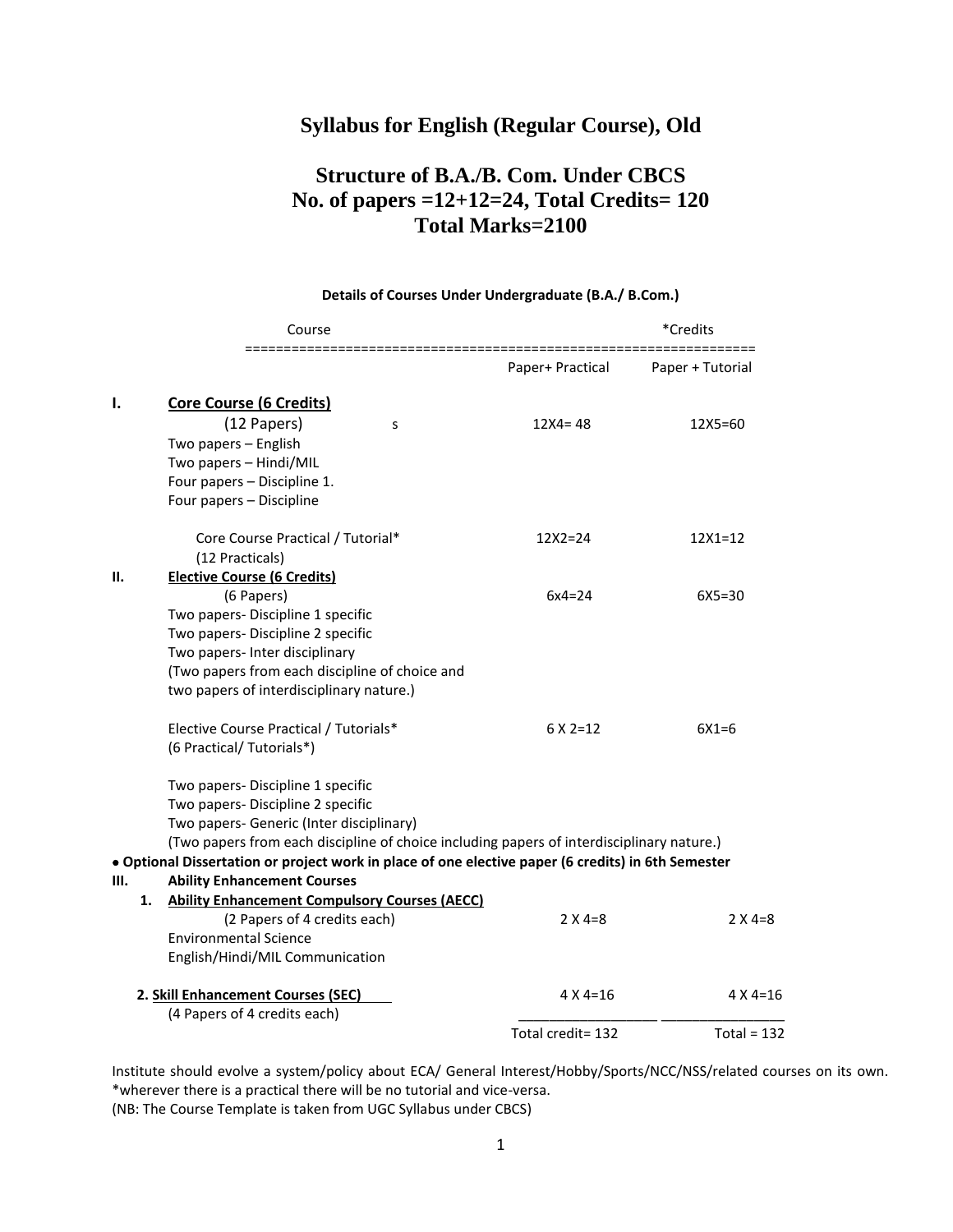## Complete Structure:

| <b>SEMESTER</b> | CORE COURSE (12) | Ability       | <b>Skill Enhancement</b> | Elective   | Generic Elective-GE |
|-----------------|------------------|---------------|--------------------------|------------|---------------------|
|                 |                  | Enhancement   | Course (SEC) $(2)$       | Discipline | (2)                 |
|                 |                  | Compulsory    |                          | Specific-  |                     |
|                 |                  | Course $(2)$  |                          | DSE(4)     |                     |
|                 | English-I C      | English       |                          |            |                     |
| I               | $DSC-1$ A        | Communication |                          |            |                     |
|                 | $DSC-2A$         | $(AECC-I)$    |                          |            |                     |
|                 |                  | (Compulsory)  |                          |            |                     |
|                 | English-2 C      |               | $SEC-1:$                 |            |                     |
| Ш               | $DSC-1C$         |               | English Language         |            |                     |
|                 | $DSC-2C$         |               | Teaching                 |            |                     |
|                 |                  |               | SEC-3 : Business         | DSE1 A:    | $GE-1$ :            |
| V               |                  |               | Communication            | $DSE-2$ :  | The Individual      |
|                 |                  |               |                          |            | and Society         |

### **Abbreviation Terms:**

**AECC=**Ability Enhancement Compulsory Course **C=**Core **DSC=**Discipline Specific Core Course **DSE=**Discipline Specific Elective **ENG=**English **GE=**Generic Elective **SEC=**Skill Enhancement Course

## **Semester wise Course Summary:**

## **Semester-I**

| English-1                    |
|------------------------------|
|                              |
|                              |
| <b>English Communication</b> |
|                              |
| English-2                    |
|                              |
|                              |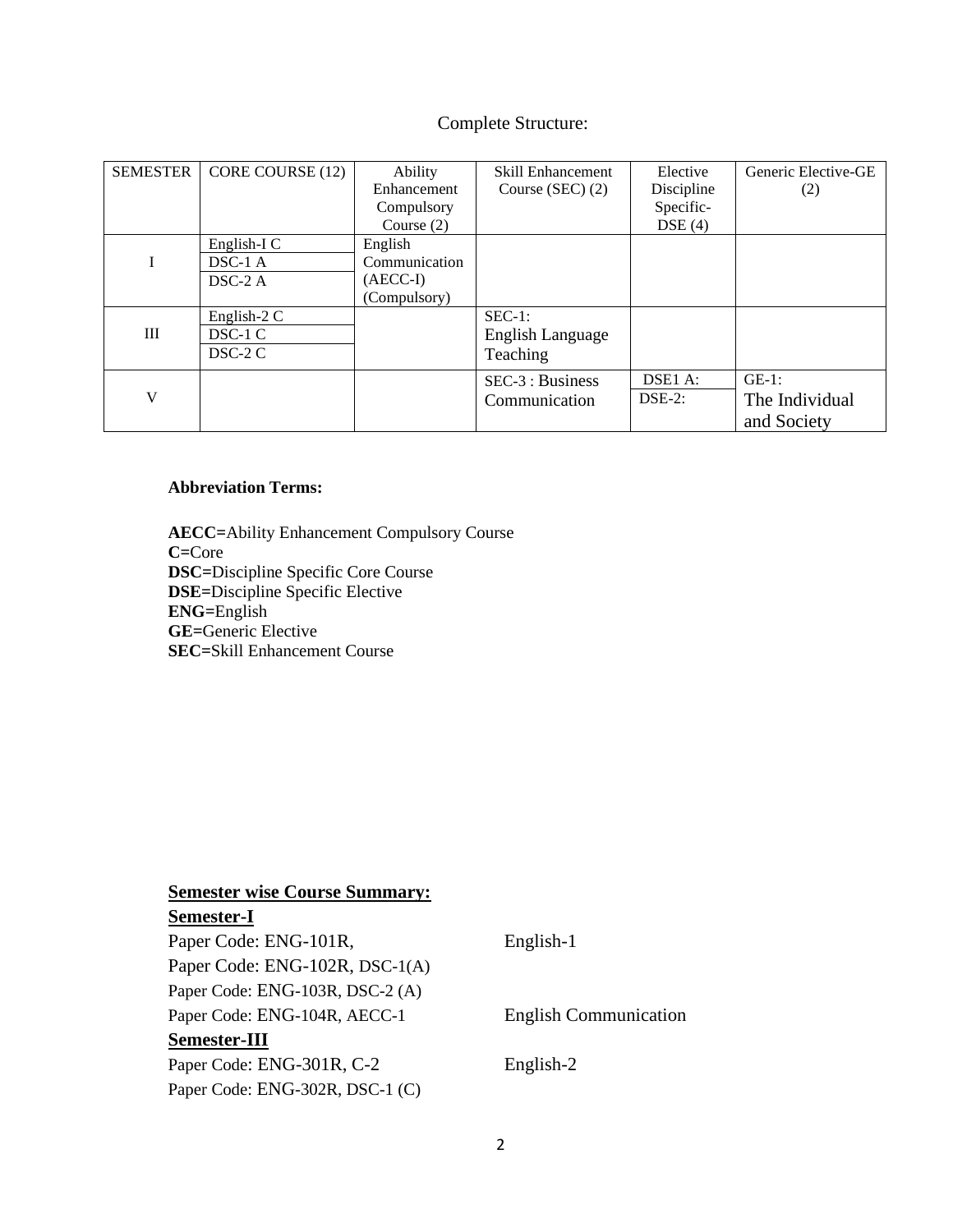Paper Code: ENG-303R, DSC-2 (C) Paper Code: ENG-304R, SEC-1 English Language Teaching **Semester-V** Paper Code: ENG-501R. DSE -1(A) Soft Skills Paper Code: ENG-503R, GE-1

Paper Code: ENG-502R, DSE -2(A) (Choose any DSE from any other subject)

Paper Code: ENG-504R, SEC-3 Business Communication

## **Detailed Syllabus**

### **SEMESTER-I**

#### **ENGLISH-1(COMPULSORY)**

**Credit: 6=5+1 (L+T)**

#### **Total Marks: 100 ( Internal- 20 + External- 80)**

**Unit 1:** Prose

- a) Nirad C. Chaudhury: 'Our Behaviour'
- b) E. M. Foster: 'Notes on the English Character'
- c) Ruskin Bond: Coming Home to Dehra

**Unit 2:** Poetry

- a) P. B. Shelly: 'Stanza Written in Dejection Near Naples'
- b) Jayanta Mahapatra: 'Dawn at Puri'
- c) W. B. Yeats: 'No Second Troy'
- d) Sarojini Naidu: 'The Palanquin Bearers'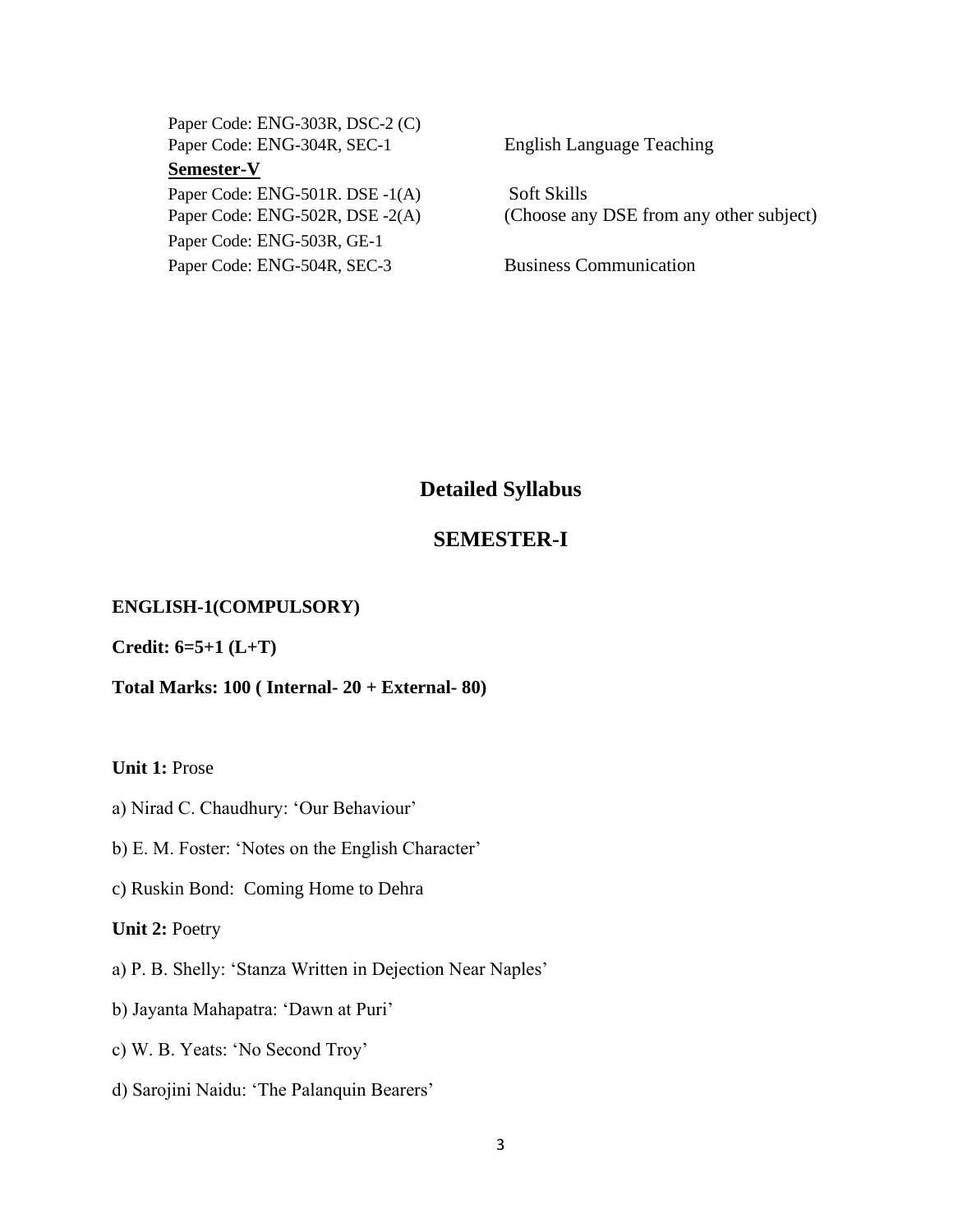#### **Unit 3:** Drama

J.B. Priestly: *An Inspector Calls*

#### **Unit 4:** Grammar

Topics: tense, common errors, preposition, phrase and idioms, punctuation, voice, narration

## **DSC-1 (a): Individual and Society**

**Credit: 6= 5-1 (L+ T)**

**The Individual and Society Credit: 6= 5+1 (L+T) (Internal- 20 + External- 80)**

**Unit 1: (Credit-1) Caste/Class** 

- 1. Jotirao Phule: 'Caste Laws'
- 2. Premchand: 'Deliverance'
- 3. Omprakash Valmiki: 'Joothan'

## **Unit 2: (Credit-2) Gender**

- 1.Virginia Woolf: 'Shakespeare's Sister'
- 2. Rabindranath Tagore, 'The Exercise Book'
- 3. Marge Piercy: 'Breaking Out'
- 4. Eunice De Souza: 'Marriages Are Made'

### **Unit 3: (Credit-1) Race**

- 1. Roger Mais: 'Blackout'
- 2. Wole Soyinka: 'Telephone Conversation'
- 3. Langston Hughes: 'Harlem'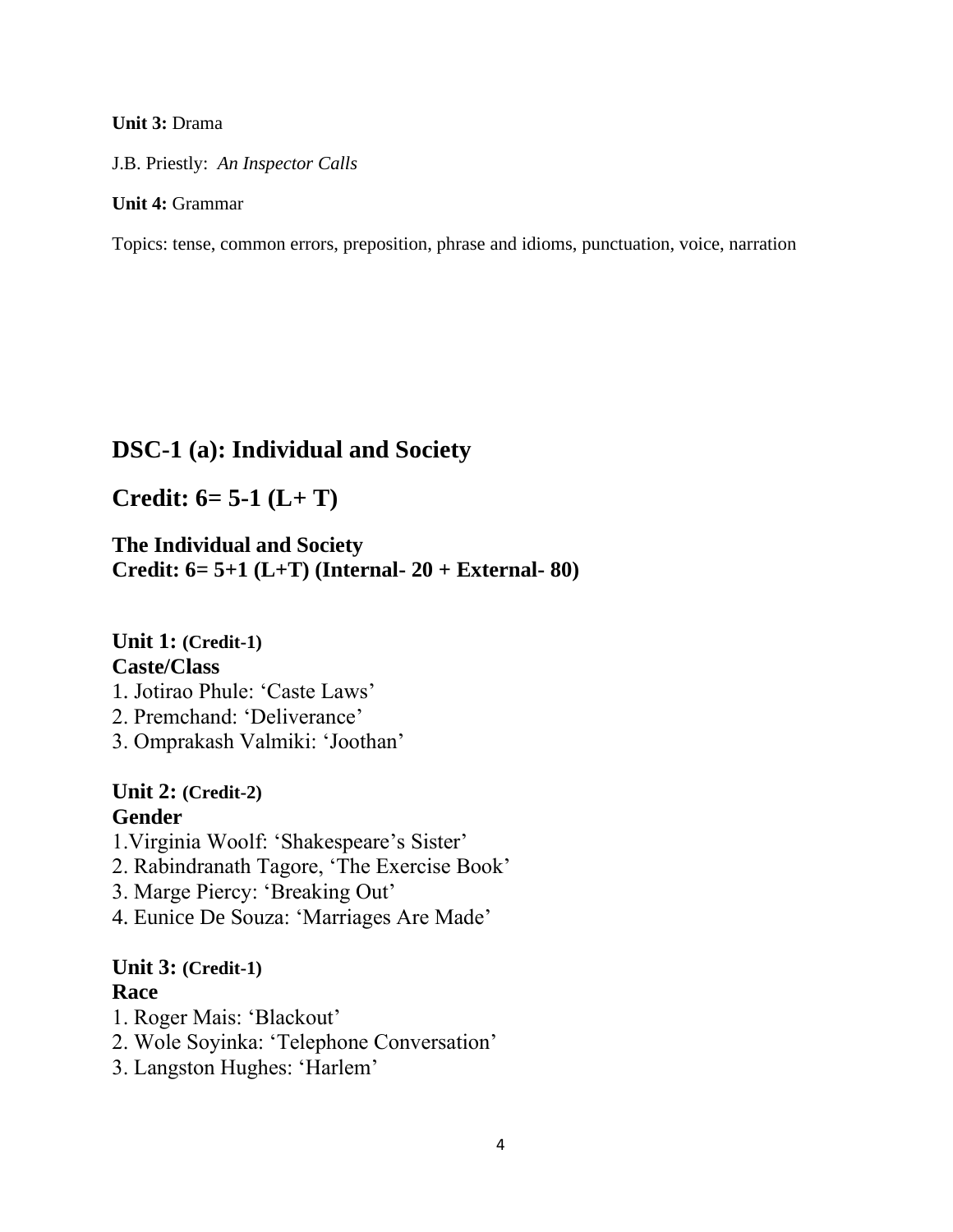## **Unit 4: (Credit-1) Violence and War**

- 1. Wilfred Owen: 'Dulce et Decorum Est'
- 2. Henry Reed: 'Naming of Parts'
- 4. Amitav Ghosh: 'Ghosts of Mrs Gandhi'

## **Unit 5: (Credit-1) Living in a Globalized World**

- 1. Roland Barthes: 'Toys'
- 2. Imtiaz Dharkar: 'At the Lahore Karhai'
- 3. Edward Brathwaite: 'Colombe'

Selections from Vinod Sood, et. al., eds., *The Individual and Society: Essays, Stories and Poems* (Delhi: Pearson, 2005).

## **SEMESTER - III**

### **ENGLISH-2 C (COMPULSORY)**

**Credit: 6=5+1 (L+T)**

**UNIT 1 (Credit 2)**

### **Section A: Literary Terms (Poetry)**:

(Three literary terms out of six are to be attempted in about 50-60 words. 3x3=9 marks)

Allegory, Sonnet, Ode, Blank Verse, Satire, Conceit, Epic, Hyperbole, Metaphor,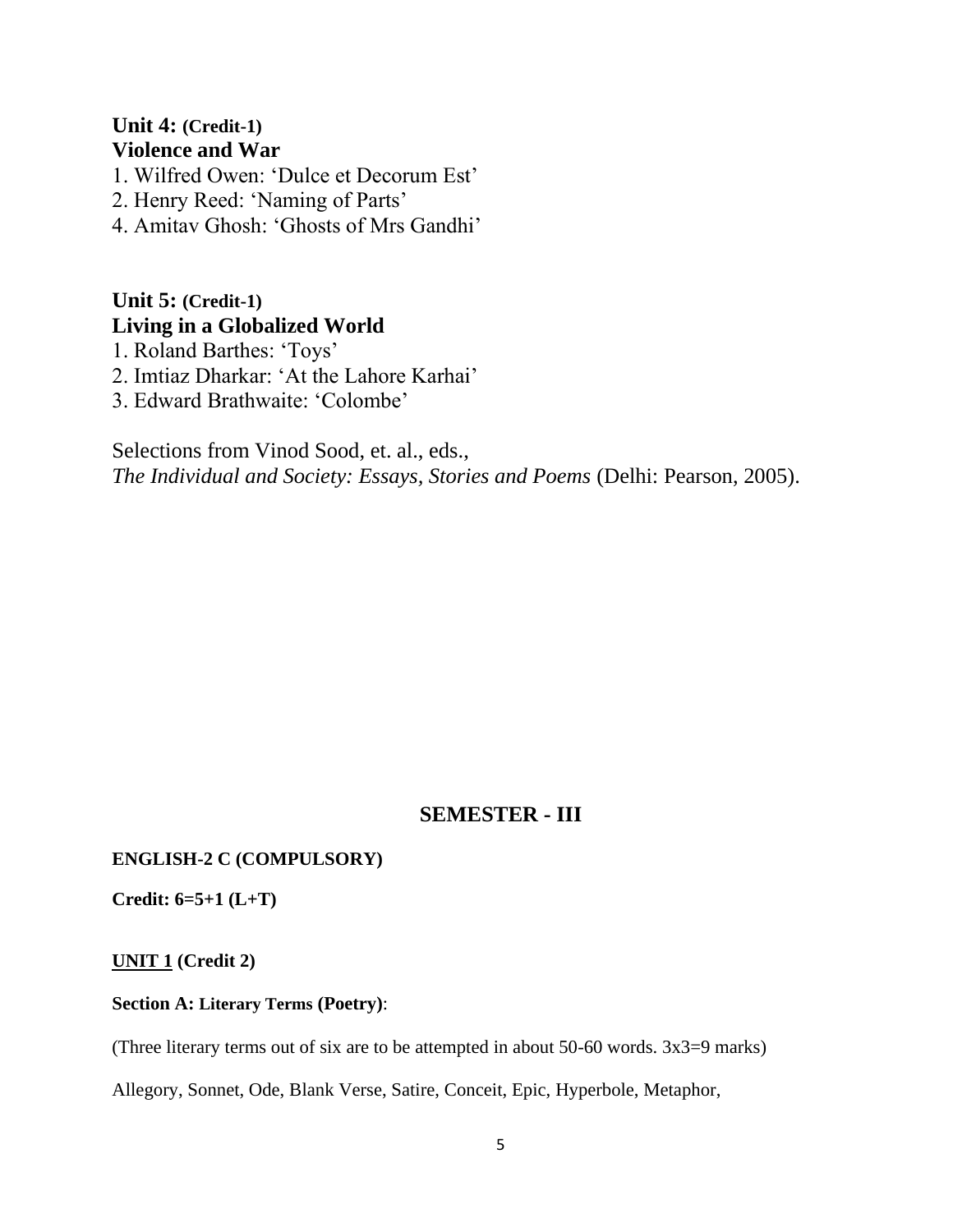### **Suggested Readings**:

Abrams, M.H: *A Glossary of Literary Terms*

#### **Section B: Poetry**:

(Two questions of 8 marks each out of four may be attempted. Questions should be on the pattern of critical analysis. 8x2=16 marks)

William Blake: 'The Tyger' John Keats: 'Ode to Autumn' Shakespeare: Sonnet No.87 (Farewell! Thou art too dear for my possessing)

### **UNIT 2 (Credit 2)**

#### **Section A: Literary Terms (Drama):**

(Three literary terms out of six are to be attempted in about 50-60 words. 3x3=9 marks)

Anagnorisis, Antagonist, Catastrophe, Chorus, Catharsis, Climax, Comic Relief, Hamartia, Hubris, Soliloquy,

#### **Suggested Readings**:

Abrams, M.H: *A Glossary of Literary Terms*

#### **Section B:**

**Drama: (For detailed Study)** (Short answer type/ long answer type questions may be asked but at least one must be "Explain with reference to the context" question.  $8x2=16$  marks)

William Shakespeare: *The Merchant of Venice*

#### **UNIT 3 (Credit 1)**

**Section A:** (one out of two long type of questions or topics is to be attempted in about 90-100 words. One question may be asked to write on elements of writing essay or biography, and other on any one of the relevant issues. 25x1=25 marks)

**Essay**— formal/impersonal and informal/personal essay

**Types of essays**: narrative, descriptive, comparison or contrast, argumentative

**Life Writing**: biography, memoir,

**Exercise**: Students may be given a wide range of topics and asked to write an essay (after learning the types & forms of essays), for which ideas may be drawn from the prescribed texts in Unit 4.

#### **Suggested Reading:**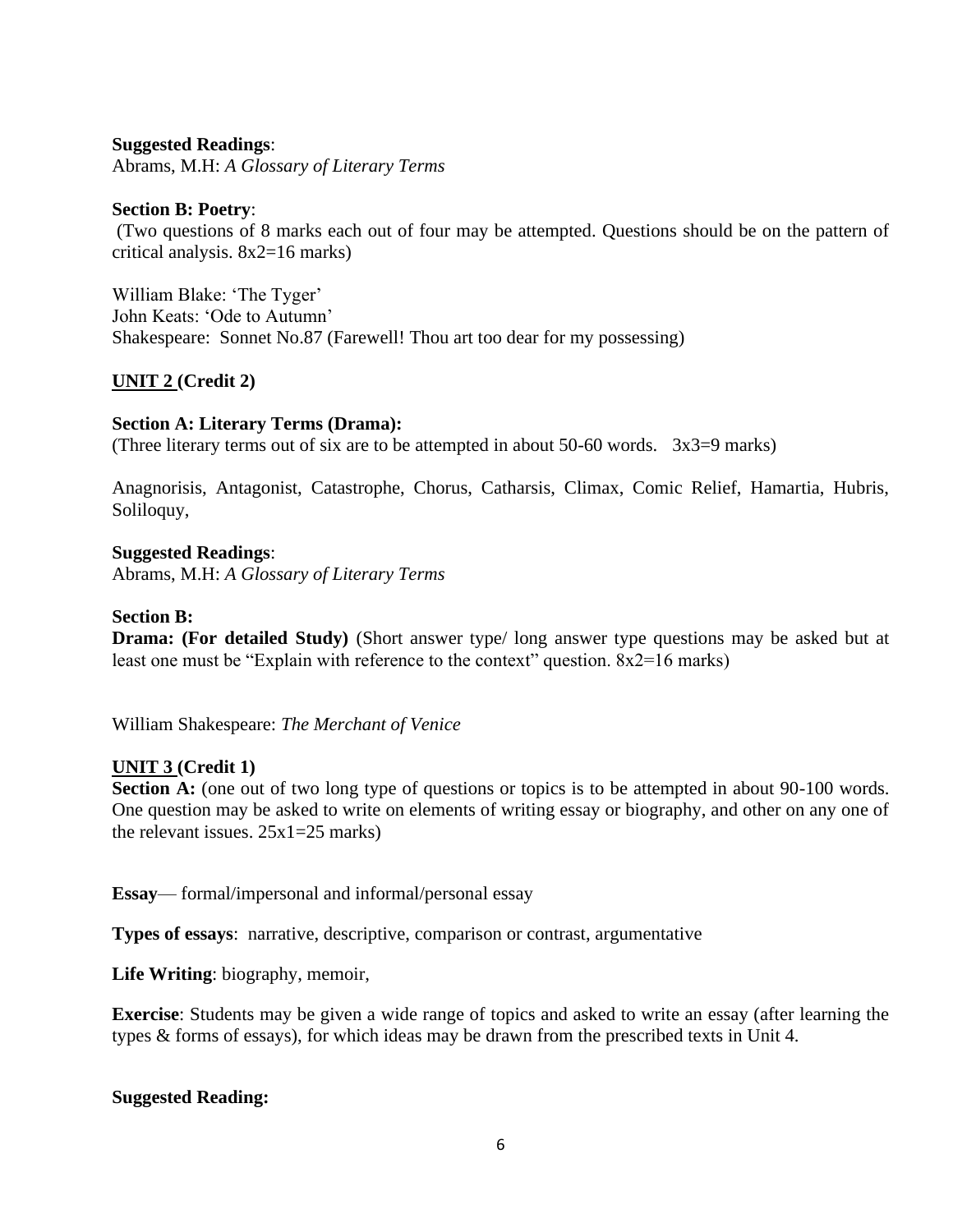Hudson, W.H. *An Introduction to the Study of English Literature*. Chapter: The Study of The Essay.

#### **UNIT 4: (Credit 1)**

**Essays:** (Two out of five short answer type questions in about 50-60 words and two out of three long answer type questions in about 100-120 words from the prescribed texts may be asked (Total=25 marks).

Bacon: "Of Studies"

Samuel Pepys: "An extract from Pepys' Diaries" 1660 Jan-Feb.

James Boswell: "An extract from Life of Samuel Johnson"

Anne Frank: "The Diary of a Young Girl (an extract)"

**DSE -1 (C) British Literature Credit: 6= 5+1 (L+T)**

**Charles Dickens: Oliver Twist William Shakespeare : Antony And Cleopatra** 

**SEC-1: English Language Teaching Credit: 4= 3+1 (L+T)**

Unit 1. **(Credit-1)**

Knowing the Learner

Unit 2. **(Credit-1)** 

Structures of English Language

Unit 3. **(Credit-1)**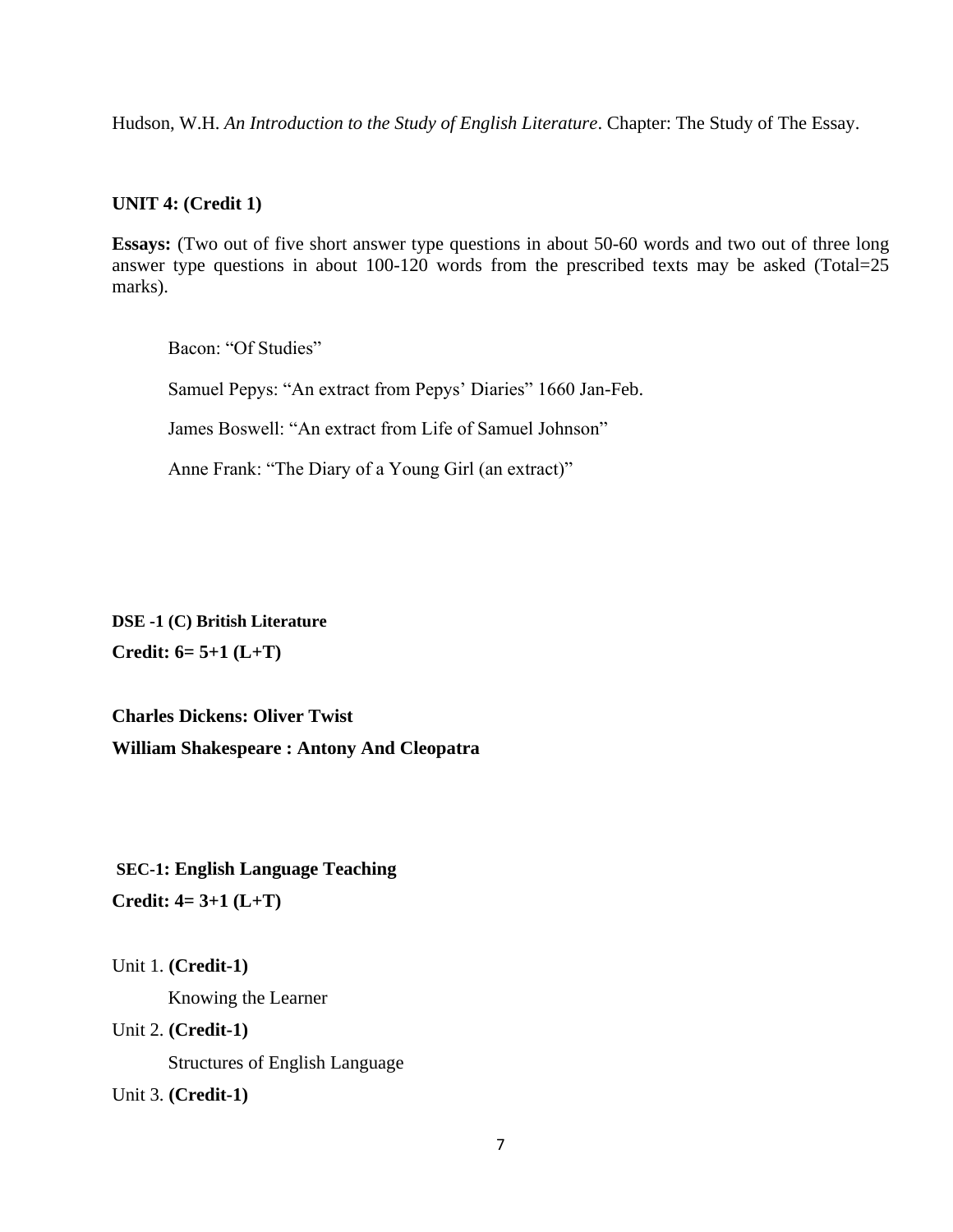Methods of teaching English Language and Literature

### Unit 4. **(Credit-½)**

- a) Materials for Language Teaching
- b) Assessing Language Skills

#### **Suggested Readings:**

1. Penny Ur, *A Course in Language Teaching: Practice and Theory* (Cambridge: CUP, 1996).

2. Marianne Celce-Murcia, Donna M. Brinton, and Marguerite Ann Snow, *Teaching English as a Second or Foreign Language* (Delhi: Cengage Learning, 4th edn, 2014).

3. Adrian Doff, *Teach English: A Training Course For Teachers (Teacher's Workbook)* (Cambridge: CUP, 1988).

4. *Business English* (New Delhi: Pearson, 2008).

5. R.K. Bansal and J.B. Harrison, *Spoken English: A Manual of Speech and Phonetics* (New Delhi: Orient BlackSwan, 4th edn, 2013).

**6.** Mohammad Aslam, *Teaching of English* (New Delhi: CUP, 2nd edn, 2009).

### **SEMESTER -V**

**DSE-1 (A): Soft Skills Credit: 6= 5+1 (L+T)**

**UNIT 1: (Credit-1½)** Teamwork **UNIT 2: (Credit-1½)** Emotional Intelligence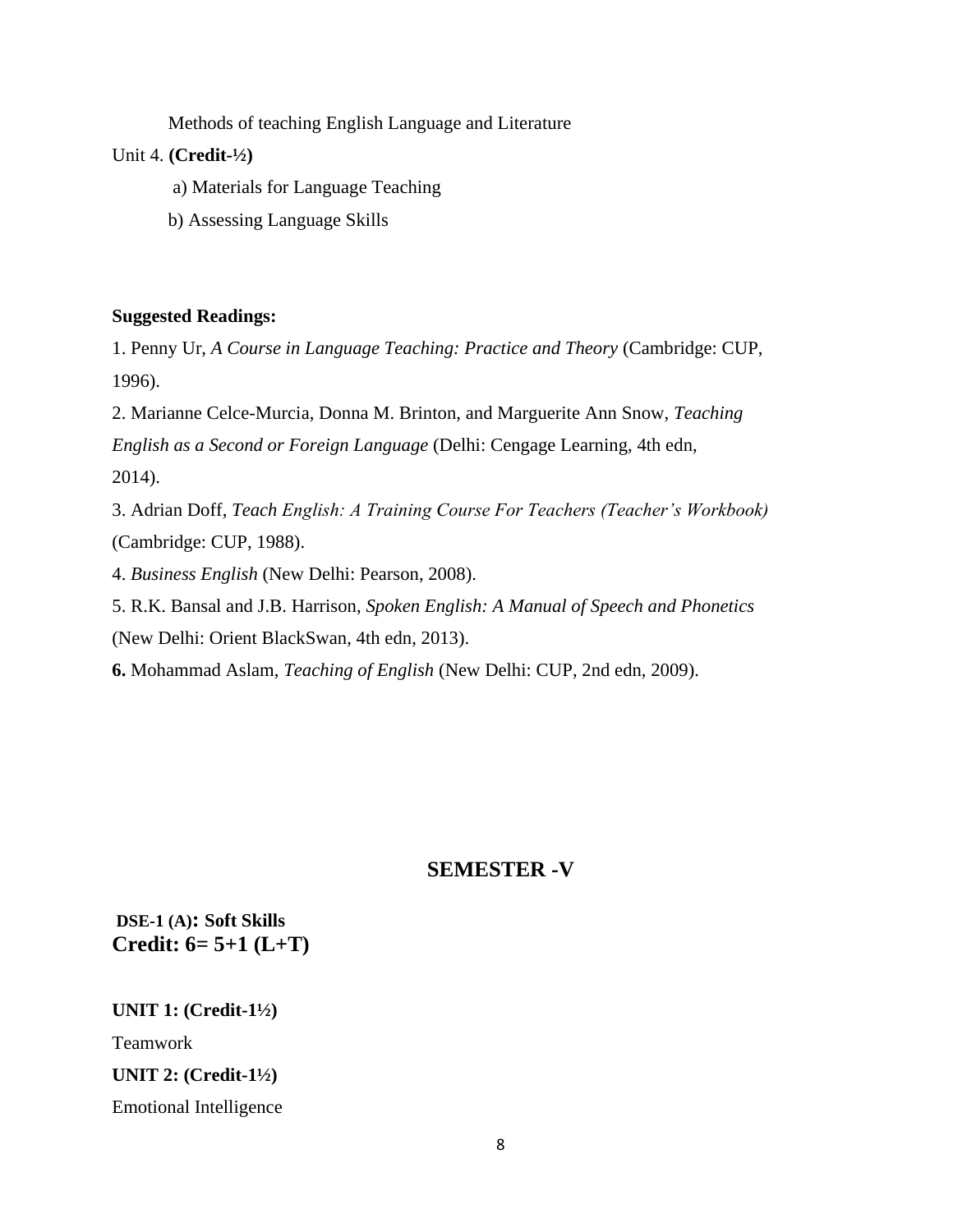### **UNIT 3: (Credit-1)**

Adaptability

### **UNIT 4: (Credit-1)**

Leadership

### *Suggested Readings*

1. *English and Soft Skills.* S.P. Dhanavel. Orient Black Swan 2013 2. *English for Students of Commerce:* Precis, Composition, Essays, Poems eds. Kaushik, et al.

## **GE-1: Language and Linguistics Credit: 6= 5+1 (L+T) (Internal- 20 + External- 80)**

**Unit-1**

Language and Linguistics: Introduction

General History of the origin of language; language and meaning; definition and scope of linguistics.

### **Unit-2**

Phonology: Phonological Structure of the English Language; Articulation of vowels, consonants, semivowels; organs of speech; phonetic and phonemic transcription

### **Unit-3**

Morphology: Definition, relation with phonetics, the morphology of plural and past forms in English,

### **Unit-4**

Sociolinguistics: Dialect, sociolect, idiolect, registers, langue and parole, pidgin and creole,

### **Unit-5**

Syntax: Immediate Constituent Analysis, structuralism, deep structure,

### **Suggested Readings**: